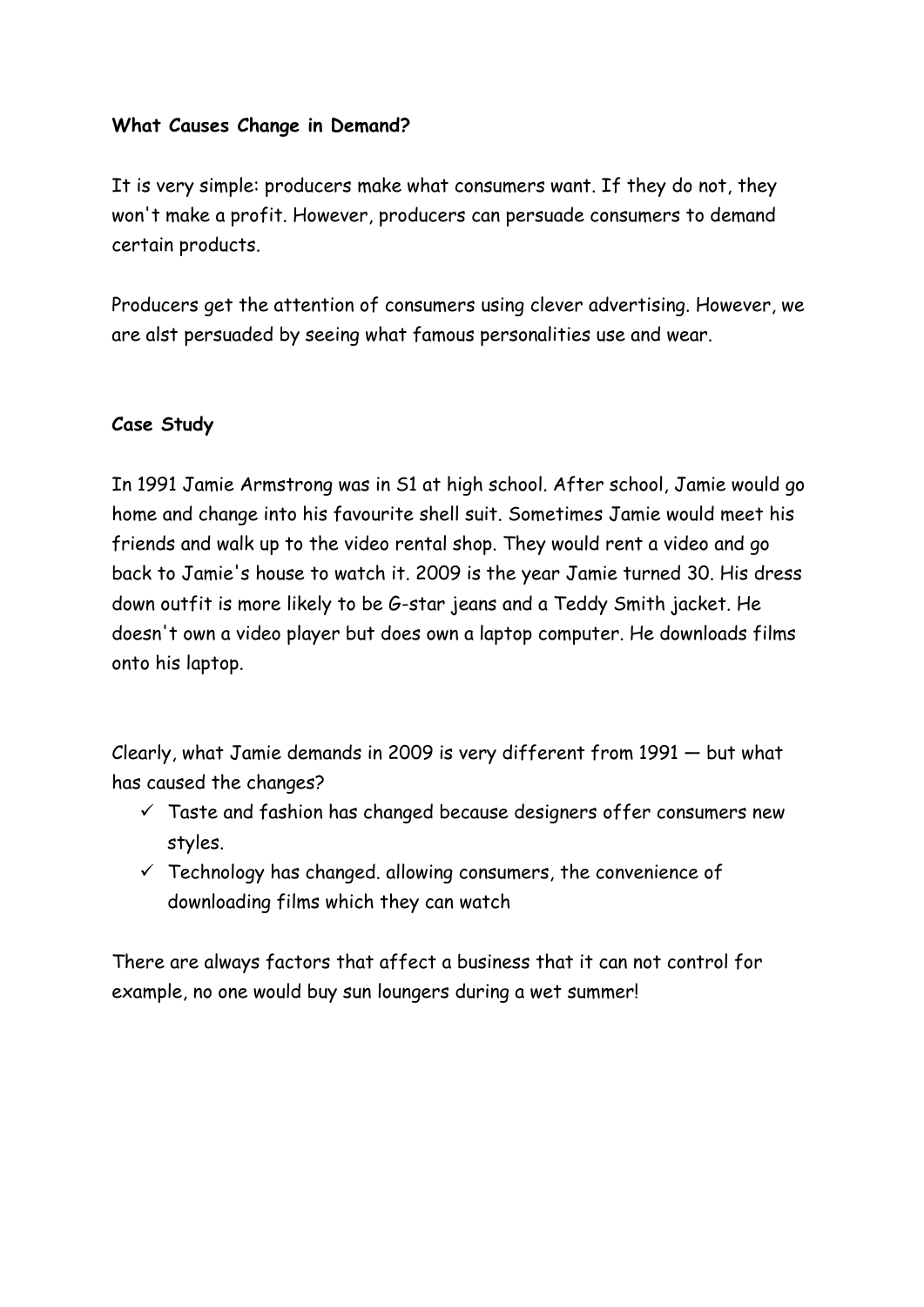# **TASK 1**

Demand for foreign holidays has grown massively in the last 10 year (although not just now). Look at the list of factors shown below. Which factors would explain the increased demand for foreign holidays?

| Demand for Foreign Holidays                 | <b>YES</b> |  |
|---------------------------------------------|------------|--|
| Many consumers have more money to spend.    |            |  |
| Cheap air travel has increased.             |            |  |
| Warmer summers at home                      |            |  |
| More shows on TV about foreign destinations |            |  |

# **TASK 2**

Look at the list below of goods/services for which there is little or no demand nowadays. What are the possible reasons for the fall in demand for the products (you may have to google these items to find out about them!).

- ❖ Sony Walkman portable CD player
- ❖ Video recorder repair shop
- ❖ Smoking area in a restaurant

# **TASK 3**

Nowadays, consumers are more aware about environmental issues. Make a list of FIVE products which are demanded nowadays because they are kinder to the planet. You could use the categories:

- recycle
- reuse
- reduce